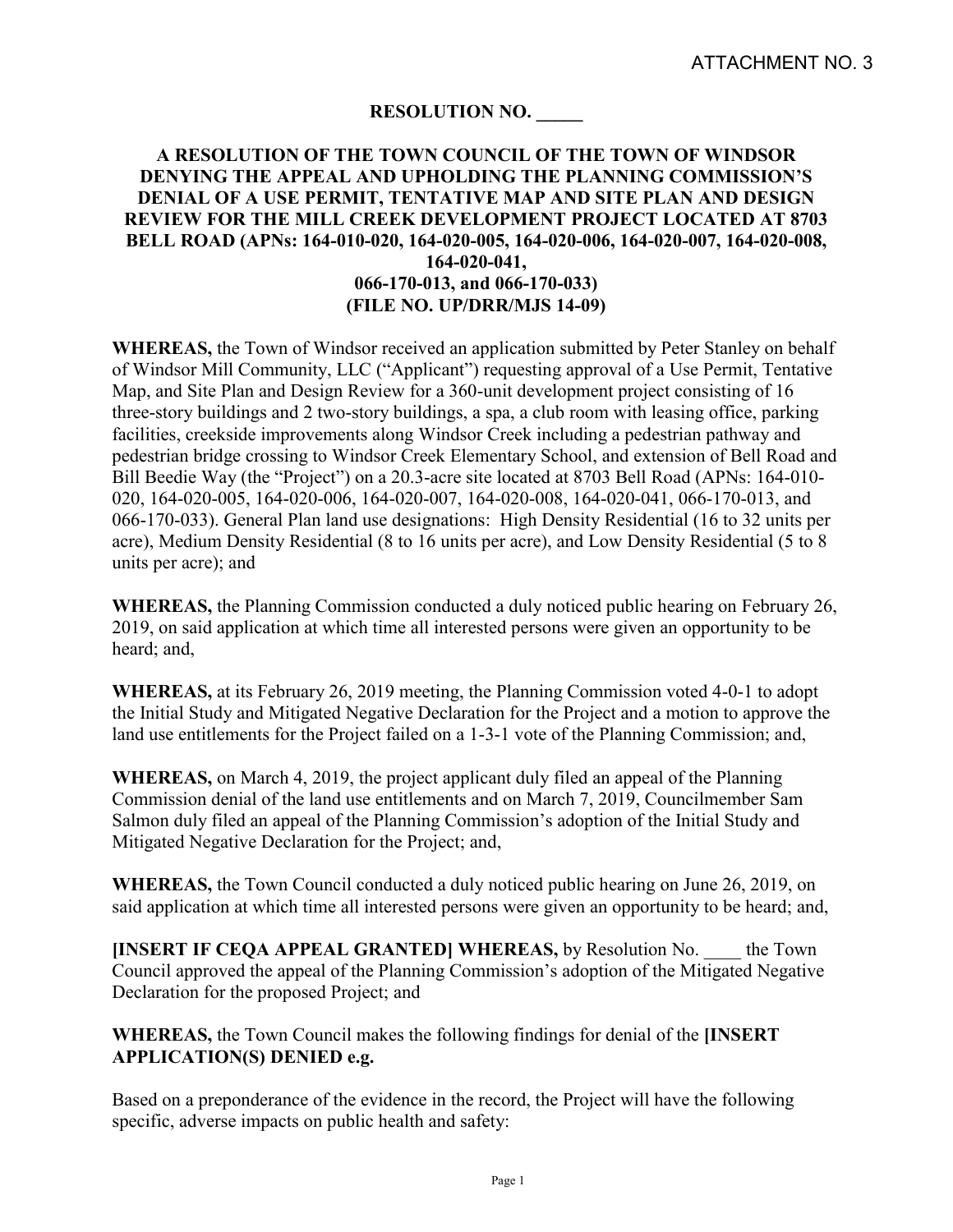*Use Permit to allow multi-family dwellings in the Village Residential Zone and/or Use Permit to allow a reduction in the number of onsite parking spaces as required by Zoning Ordinance Section 27.42.050(F)***]**:

1. The proposed use is allowed within the applicable zoning district and complies with all other applicable provisions of this Zoning Ordinance and the Town Code;

2. The proposed use is consistent with the General Plan and any applicable specific plan;

3. The design, location, size, and operating characteristics of the proposed activity are compatible with the existing and future land uses in the vicinity;

4. The site is physically suitable for the type, density and intensity of use being proposed, including access, utilities, and the absence of physical constraints; and

5. Granting the permit would not be detrimental to the public interest, health, safety, convenience, or welfare, or materially injurious to persons, property, or improvements in the vicinity and zoning district in which the property is located.

The Project does not meet these requirements because:

...; and

**[INSERT IF TENTATIVE MAP DENIED] WHEREAS,** the Town of Windsor Town Council finds that the Project does not meet the following criteria for Tentative Map approval as required by Subdivision Ordinance Section 16-8-400(f)(3)(A) and denies the Tentative Map:

- 1. The tentative map and improvement plans, as conditioned, are consistent with the provisions of the Town of Windsor General Plan and any applicable specific plans or area plans.
- 2. The tentative map and improvement plans, as conditioned, are consistent with Town's Design Standards.
- 3. The tentative map and improvement plans, as conditioned, are consistent with the Zoning Ordinance.
- *4.* The tentative map and improvement plans, as conditioned, are consistent with the Town of Windsor Municipal Code, including but not limited to, the Growth Control Ordinance.

The Project does not meet these requirements because:

and;

**WHEREAS,** the Town Council denies the Site Plan and Design of the Project finding that the Project does not meet the following criteria as required by Zoning Ordinance Section 27.34.030(H):